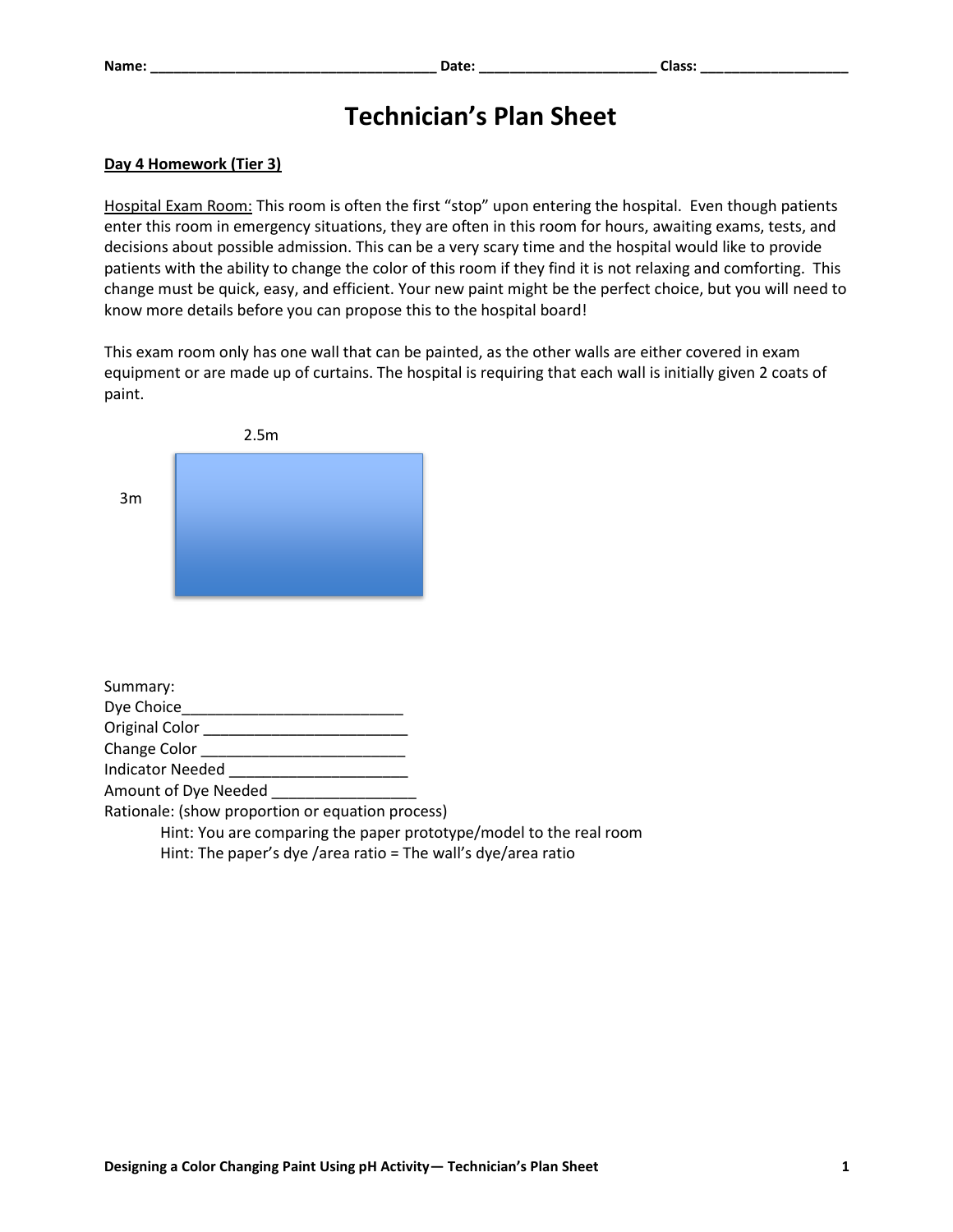## **Day 4 Homework (Tier 2)**

Hospital Exam Room: This room is often the first "stop" upon entering the hospital. Even though patients enter this room in emergency situations, they are often in this room for hours, awaiting exams, tests, and decisions about possible admission. This can be a very scary time and the hospital would like to provide patients with the ability to change the color of this room if they find it is not relaxing and comforting. This change must be quick, easy, and efficient. Your new paint might be the perfect choice, but you will need to know more details before you can propose this to the hospital board!

This exam room only has three walls that can be painted, as the other walls are covered in exam equipment and are made up of a curtain. The hospital is requiring that each wall is initially given 2 coats of paint.